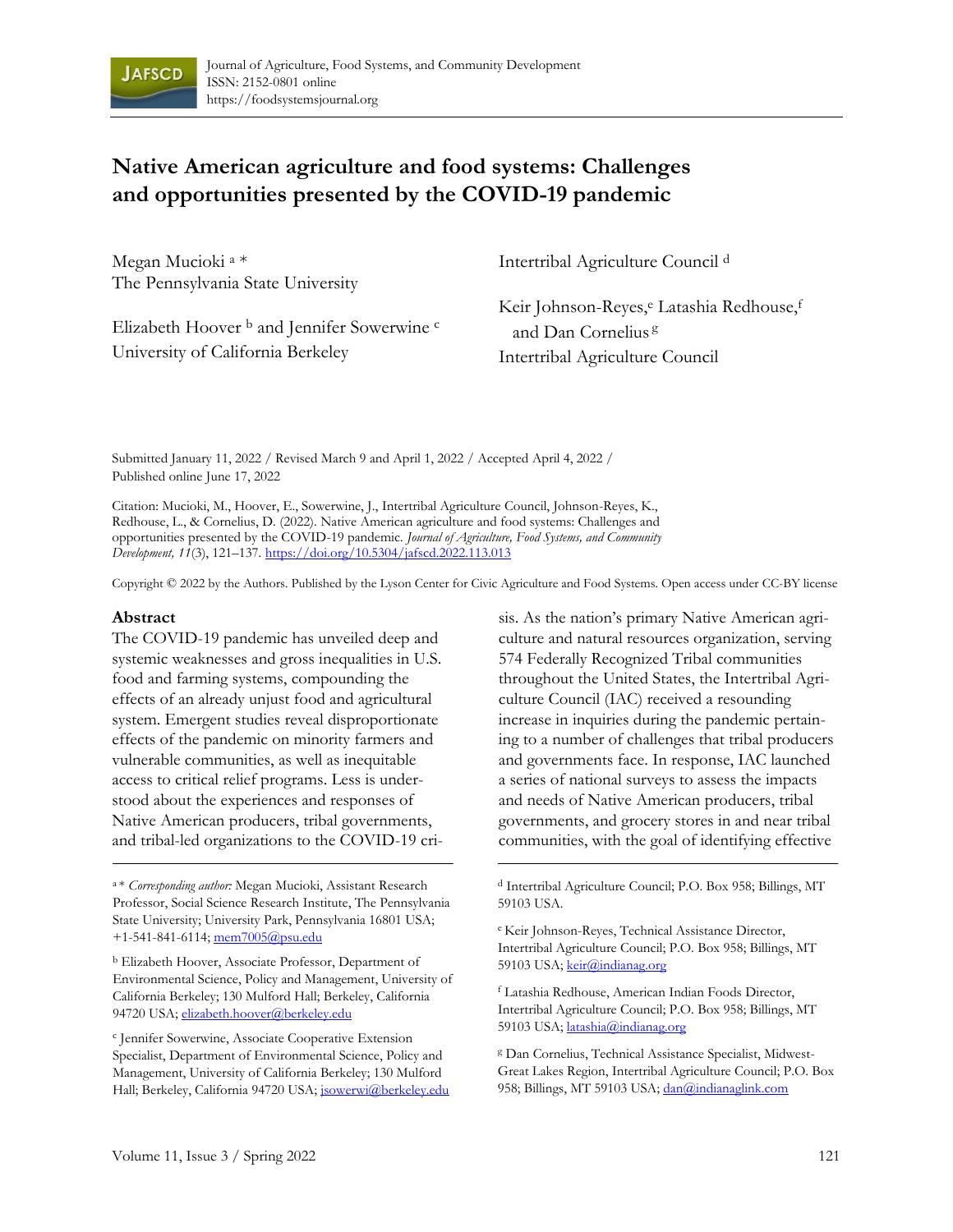strategies to address tribal priorities in policy and programming. As we continue to learn about the causes and consequences of food system ruptures during the COVID-19 pandemic, it has become abundantly clear that increased investment in and sovereignty over decentralized regional food and farming systems' infrastructure and markets are needed to strengthen the economic viability and resilience of Native American agriculture and food systems.

#### **Keywords**

Agriculture, Food Systems, Native Americans, COVID-19, Pandemic, Intertribal Agriculture Council, American Indian/Alaska Native, Food Sovereignty, Supply Chains

#### **Introduction**

As the impacts of COVID-19 began to reverberate across the nation, it became evident that our food system was woefully unprepared to respond to the chaos that ensued: grocery store shelves ran empty while farmers across the country suffered drastic market losses. Researchers found not only disproportionate impacts on minority farmers (Haqiqi & Horeh, 2021) but also inequitable access to relief programs, which disproportionately benefited larger-scale and better-resourced farm operations (Brown, 2020). According to Haqiqi and Horeh (2021), small-scale producers and Hispanic and African American–operated farms suffered the most loss of productivity during COVID-19, with livestock producers losing twice as much as crop producers. Another study found that COVID-19 relief funds intended to support struggling agricultural producers were actually distributed to wealthier and large-scale land owners rather than those truly at risk in the crisis (Brown, 2020). Yet very little information was being generated about the impact of COVID-19 on Native American producers, <sup>1</sup> a sector of producers with a history of vulnerability through inequitable resource allocation and support.

As the nation's primary Native American agriculture and natural resources organization, serving 574 Federally Recognized Tribal communities throughout the United States, the Intertribal Agriculture Council's (IAC) capacity and integration into tribal communities are unmatched. As the effects of the pandemic deepened, IAC received a resounding uptick in inquiries pertaining to a host of issues with which tribal producers and governments were contending. With the impacts of COVID-19 being felt so resoundingly across the country, and especially within rural tribal communities, it became imperative to inform the U.S. Department of Agriculture (USDA) and IAC's multisectoral partners of the unique and exacerbated issues tribal producers and communities were facing (Hoover, 2020). IAC responded quickly, launching a series of surveys to assess the impact on and needs of Native American producers, tribal governments, and grocery stores in and near tribal communities. In collaboration with academic researchers from The University of California Berkeley, The Pennsylvania State University, and the Indigenous Food and Agriculture Initiative (IFAI), IAC analyzed the results of these surveys to better understand both the impact of the COVID-19 pandemic on Native American farmers and food systems as well as tribal-identified needs and priorities. The results are intended to help inform programming that serves Native American producers and communities as well as 2023 farm bill priorities. As we continue to learn about the causes and consequences of food system ruptures during the COVID-19 pandemic, it has become abundantly clear that increased investment in and sovereignty over regional food and farming systems infrastructure and markets are needed in order to strengthen the economic viability and resilience of Native American agriculture and food systems.

<sup>1</sup> In this article, we use the term Native American or Native when referencing the people or communities (inclusive of all Native American and Alaska Native people residing in the U.S.), and we use AI/AN (American Indian/Alaska Native) when referring to statistics from government documents. The term *producer* describes the spectrum of entities across Indian Country that the Intertribal Agriculture Council engages with that may include, but are not limited to individuals, tribes, tribal for-profit and nonprofit corporations, cooperatives, organizations, collectives, associations, and others engaging in intentional land or waterway management for food, fiber, medicines, and other cultural products.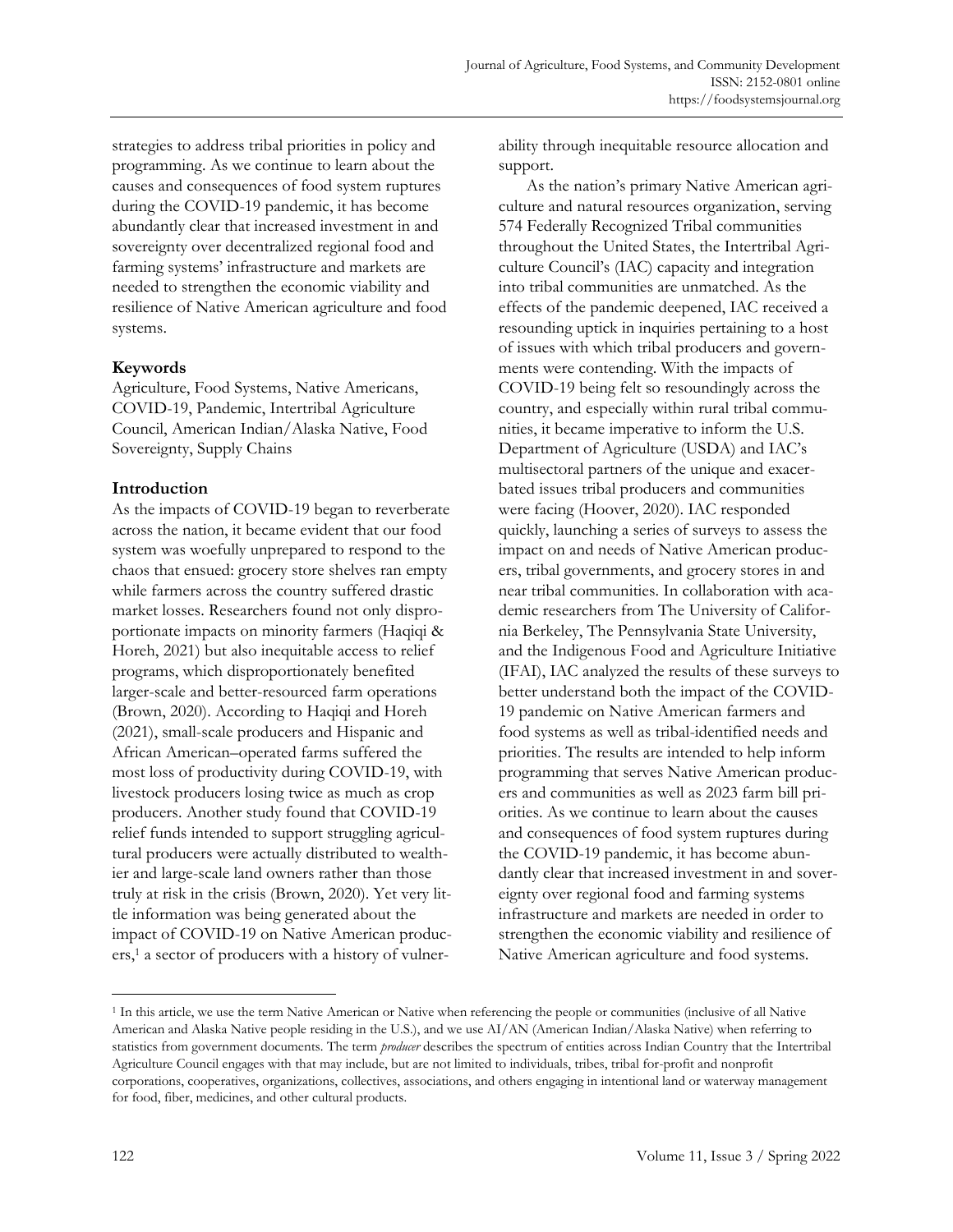This paper begins with an overview of historical injustices against and the resilience of Indigenous producers, followed by a methods section describing the IAC-led surveys and data analysis. Next, through our results, we detail the impact of COVID-19 on Native American producers, food systems, and communities through the experiences and voices of Native American producers and leaders as well as broader trends identified in the survey. We also report desired resources to mitigate the impact and foster resilience. We end with a discussion of our findings, emphasizing the need to shorten and decentralize supply chains, scale up direct marketing, and enable more tribal-owned and -operated food production, highlighting key avenues of investment.

# **COVID-19 Exacerbates Historical Inequities in Indian Country**

According to the 2017 USDA Agriculture Census, there are 79,198 farms with  $AI/AN$  producers<sup>2</sup> in the U.S., accounting for 2.94% of all American farms and 6.53% of all farmland, largely concentrated in Arizona, Oklahoma, New Mexico, and Texas<sup>3</sup> (USDA National Agricultural Statistics Service [USDA NASS], 2017a, 2017b). AI/AN producers are the second most prevalent of all Black, Indigenous, and People of Color (BIPOC) farmers, with a growing population second to Hispanic farmers (USDA NASS, 2017c). These numbers are quite remarkable, given the colonial history and legacy of displacement, chronic underfunding of Indian agriculture, and the longstanding history of discrimination against Native American farmers and ranchers, similar to other minoritized farmers (Brewer & Stock, 2016; Vernon, 2015). Notably, in the historic 1999 Keepseagle lawsuit, plaintiffs alleged that since 1981, the USDA had systematically denied Native American farmers and ranchers the same opportunities as white farmers to access low-interest loans and loan servicing, causing them hundreds of millions of dollars in economic losses

(VanWinkle & Friedman, 2019). In 2011, the U.S. District Court for the District of Columbia approved a US\$760 million settlement, with payments of US\$680 million made to claimants, US\$80 million for debt relief, and the remaining US\$380 million disbursed to organizations and nonprofits serving Native American farmers and ranchers through the Native American Agriculture Fund (NAAF), established for this purpose (NAAF, 2018).

From 2012 to 2017, AI/AN producers and AI/AN-owned farms grew by 7 and 10 percentage points, respectively, during a time when the number of farms in the U.S. actually decreased (USDA NASS, 2017b), suggesting, perhaps, positive results from the Keepseagle settlement, including increased access to capital, financing, and technical assistance from IAC and other organizations serving Native American farmers and ranchers. Yet in spite of these upward trends, even prior to the pandemic, the net cash farm income of AI/AN producers was just one-fifth of all other producers in the U.S., and the market value of products sold by AI/AN producers was less than a third of those produced by other ethnicities (USDA NASS, 2017a). Most AI/AN farms are family farms (96%), yet very few sell directly to consumers (only 6%), and only 1% are certified organic, suggesting that few Native producers profit from higher organic prices and most depend on non-local markets for their livelihoods. The pandemic further stressed and challenged Native American producers and food systems in Indian country, as grocery stores, processing facilities, and marketing outlets were shut down (Stranger-McLaughlin et al., 2021).

Despite the challenges posed by the pandemic, many small-scale producers with internet access and direct access to consumers (i.e., short and flexible supply chains)—a minority in Indian Country—pivoted to mail order and home delivery ecommerce, with direct sales by some tech-savvy

<sup>2</sup> Those that identified as AI/AN alone or in combination with another race. AI/AN farmers have been undercounted traditionally in the Census of Agriculture; it is likely the count is actually higher (Rosenberg, 2017).

<sup>3</sup> While Texas has over 100 million acres in agricultural production, only 1.3 million acres are owned by AI/AN producers, despite a high concentration of AI/AN producers in the state. This reveals a land base that is less tribally run or owned, presumably due to the history of displacing AI/AN people from their tribal homelands throughout the country and forcing their relocation to Texas.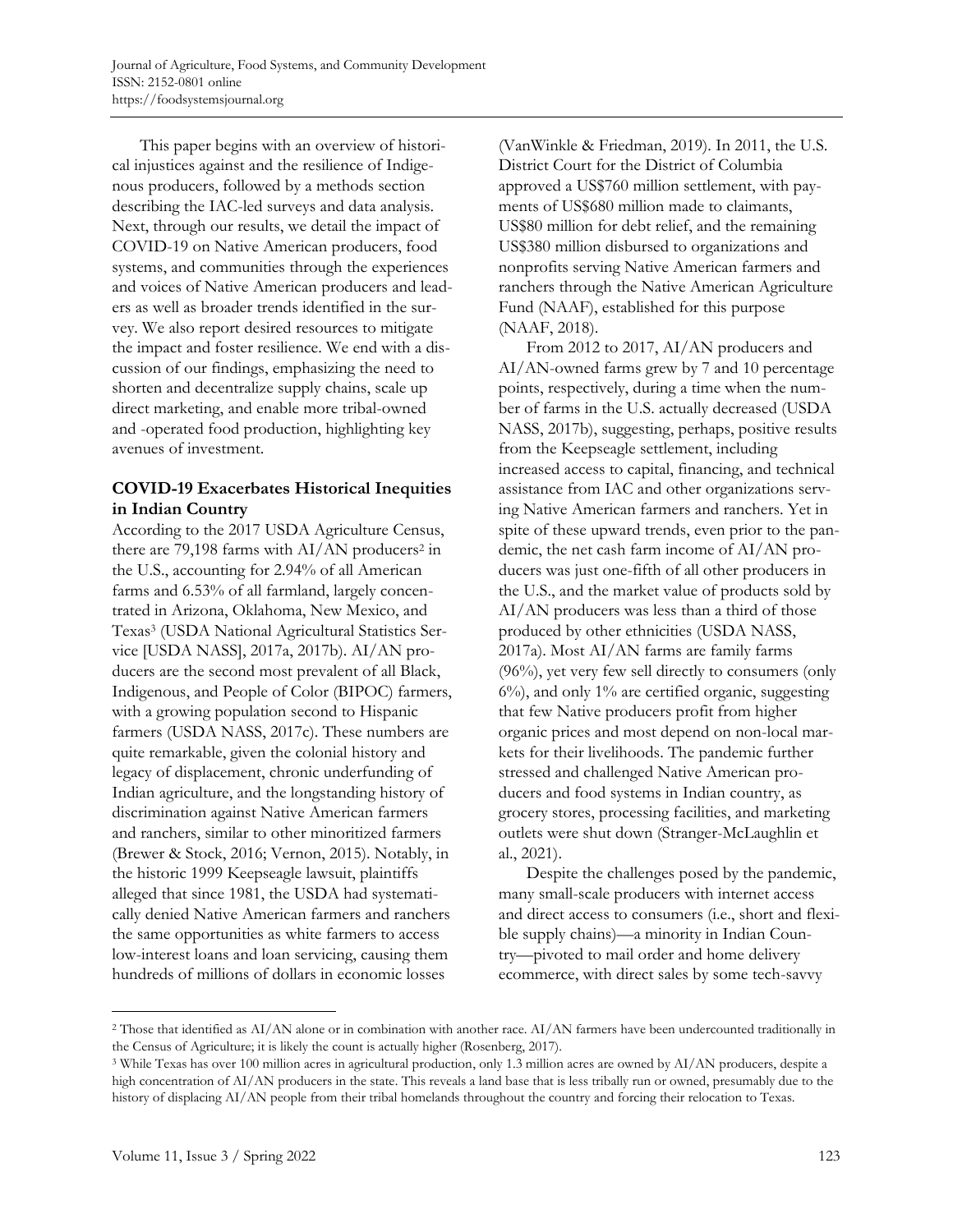farmers actually predicted to have increased during the pandemic<sup>4</sup> (Goetz et al., 2020). Many cities and states declared farmers' markets essential services allowing them to remain open when other food retail operations were closed, sustaining this important market for many direct-market producers (Greenaway, 2020). However, as noted earlier, only 6% of Native producers sell direct, and therefore very few were able to take advantage of these local and regional marketing opportunities.

#### **Methods**

IAC's membership consists of all 574 Federally Recognized Tribal communities across the country. From April through August 2020, IAC administered a series of surveys (with a follow-up survey in December 2020) as a rapid response to assess COVID-19 impacts on rural tribal communities and Native American producers. Rapid-response, online surveys were a common method employed across the food system to understand COVID-19 impacts while minimizing the risk and spread of COVID-19 (e.g., Riden et al., 2020). The surveys were distributed to all active member tribes in which outreach was deployed within the last five years. An internal committee of IAC leadership and staff designed the surveys utilizing shortanswer, multiple-choice, and fill-in questions. Five surveys were conducted that targeted different food system stakeholders: producers (any Native American producer who may have received technical assistance from IAC), American Indian Foods

producers, 5 tribal leaders, grocery stores in or near tribal areas, and a follow-up survey administered at the virtual, annual IAC conference (see Table 1). Themes covered in the surveys include COVID-19's impact on producers, tribal communities, and grocery stores; response to COVID-19; type of producer and demographics of the respondents; utilization of various technical services (Federally Recognized Tribes Extension Program [FRTEP], Farm Service Agency [FSA], Natural Resources Conservation Service [NRCS], and 4-H); and desired resources to help support producers and communities. Each survey included unique questions as well as some questions that were common to all five surveys. The surveys were administered using Google Forms, a tool that had been used successfully by IAC in the past. Social media posts, email communications, phone calls, promotions on IAC national webinars and a number of partner webinars, and one-to-one remote support were employed across IAC's 12 regions to stimulate participation once the surveys were designed and ready to be deployed. Survey respondents with limited internet access were administered the survey over the phone to minimize the exclusion of respondents with internet limitations.

IAC estimates that around 2,000 people were meaningfully exposed to or reached with the survey through outreach activities. In total, 401 surveys were completed across all five surveys conducted (see Table 1), with an estimated 20% response rate. The responses were analyzed in partnership with

| <b>Survey</b>                          | <b>Sample Size</b> |
|----------------------------------------|--------------------|
| Producers survey                       | 249                |
| American Indian Foods producers survey | 36                 |
| Tribal leaders survey                  | 53                 |
| Grocers survey                         | 24                 |
| Follow-up producers survey             | 39                 |

#### Table 1. Surveys Administered to IAC Members

<sup>4</sup> In 2018, Americans only spent 0.3% of expenditures on food obtained through direct sales (Elitza & Okrent, 2018, in Goetz et al., 2020).

<sup>5</sup> American Indian Foods producers are those who are officially part of the American Indian Foods program of the Intertribal Agriculture Council, which began in 1998 under contract with the USDA Foreign Agricultural Service. "The partnership was developed as a platform for American Indian food businesses to showcase their products and share Tribal cultures with the world" (IAC, n.d., para. 1).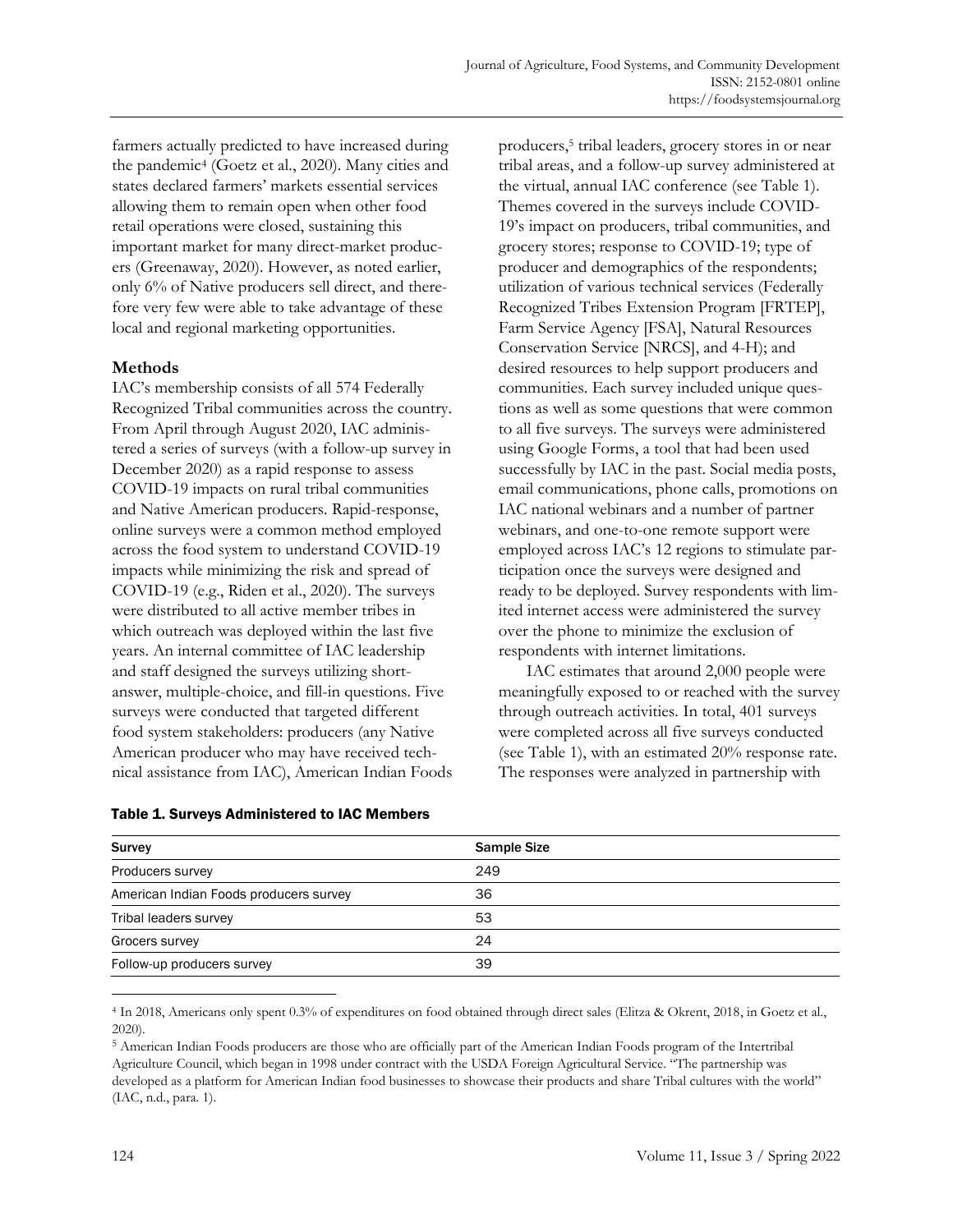academic allies from the University of California Berkeley Environmental Science and Policy Management Department and Pennsylvania State University Social Science Research Institute. Quantitative data analysis was done in Stata using descriptive statistics. Qualitative data from openended questions were read collectively and then responses were coded by question for prevailing themes emerging from the data. Codes or themes were unique to each question, not uniform among all open-ended questions. After a first round of open coding for each question, coding was reviewed and adjustments such as combining codes, changing code names, moving passages between codes, or making new codes were made. We kept track of the number of responses that fell into each code for each question to understand the magnitude of experience. Our broader team of IAC staff, university researchers, and IFAI staff met over several months through video conference in order to collaboratively discuss and interpret the data and their implications.

#### **Results**

# Demographics of Survey Participants

All 12 IAC service areas are represented in the survey, with participation fairly spread among regions; the number of respondents ranged from 43 in the Rocky Mountain Region to one in the Southern Plains Region, with a median of 32 among all regions. The majority of producers are 36–65 years old, with 12.3% of producers over the age of 65 and 2.8% of producers under the age of 25. Of the producers surveyed, 94.4% identify as Native American. About a quarter utilized various technical services (FRTEP, FSA, NRCS, and 4-H.). Fifteen percent are farm-to-market vendors. Of the producers surveyed, 61.85% are livestock producers, 33.3% grow produce, 23.7% produce other products (including seafood), 15% produce traditional foods, 13.7% are retailers, 10.4% are specialty foods producers, and 5.2% raise nursery products. On average, survey participants produce 1.65 products, with the maximum number of products being 6. Livestock producers were the least diversified, while producers of traditional foods sold 2.86 products, produce producers 2.43 products, and specialty food producers 3.15 products, on average (*N*=249).

### **Impact of COVID-19 on Producers**

Over 85% of producers have been negatively affected by the COVID-19 pandemic (*N*=249), and 53.7% of Native American producers or American Indian Foods producers experienced a complete or partial closure due to the pandemic (*N*=285). Additionally, about 36% of producers expected a loss of future sales and reduction of workforce. Almost half of all producers experienced a backorder or lack of availability of essential supplies (*N*=249) and 33% a supply-chain disruption (*N*=285). Twenty-three (23) producers reported major challenges accessing seeds, noting that seeds were being bought up by the general public, leaving producers without; they also reported challenges accessing feed (grains and hay), equipment and parts, and sanitation supplies due to the closure of stores, or that the products were backordered or delayed in delivery. These findings are broadly important as they illustrate where to target efforts to improve resiliency in markets and supply chains.

In terms of market demand, 52.2% of producers reported a decrease in market demand, 27.3% said market demand remained the same, 20.5% said market demand increased (*N*=249). The latter involved those selling produce, seedlings, beans, hay and/or alfalfa, livestock (for home consumption), traditional foods, and specialty crops and retailers. One farmer who is known to save seed and grow produce saw a doubling in the number of consumers, with an immediate 50% increase in retail sales. However, labor was in short supply, due to shelter-in-place orders, which challenged many farming operations further.

The most dramatic *decrease* in demand was in the livestock industry, with cattle prices at auction way down and some producers reporting up to a 50% reduction in price per pound for cattle, as processing plants shut down—yet consumer prices for beef went up. As one livestock producer stated, "Cattle prices keep dropping. They have been reduced to \$.30 per lb. … because of the processing plants being closed down . . . there is nowhere to process them, nowhere to sell them."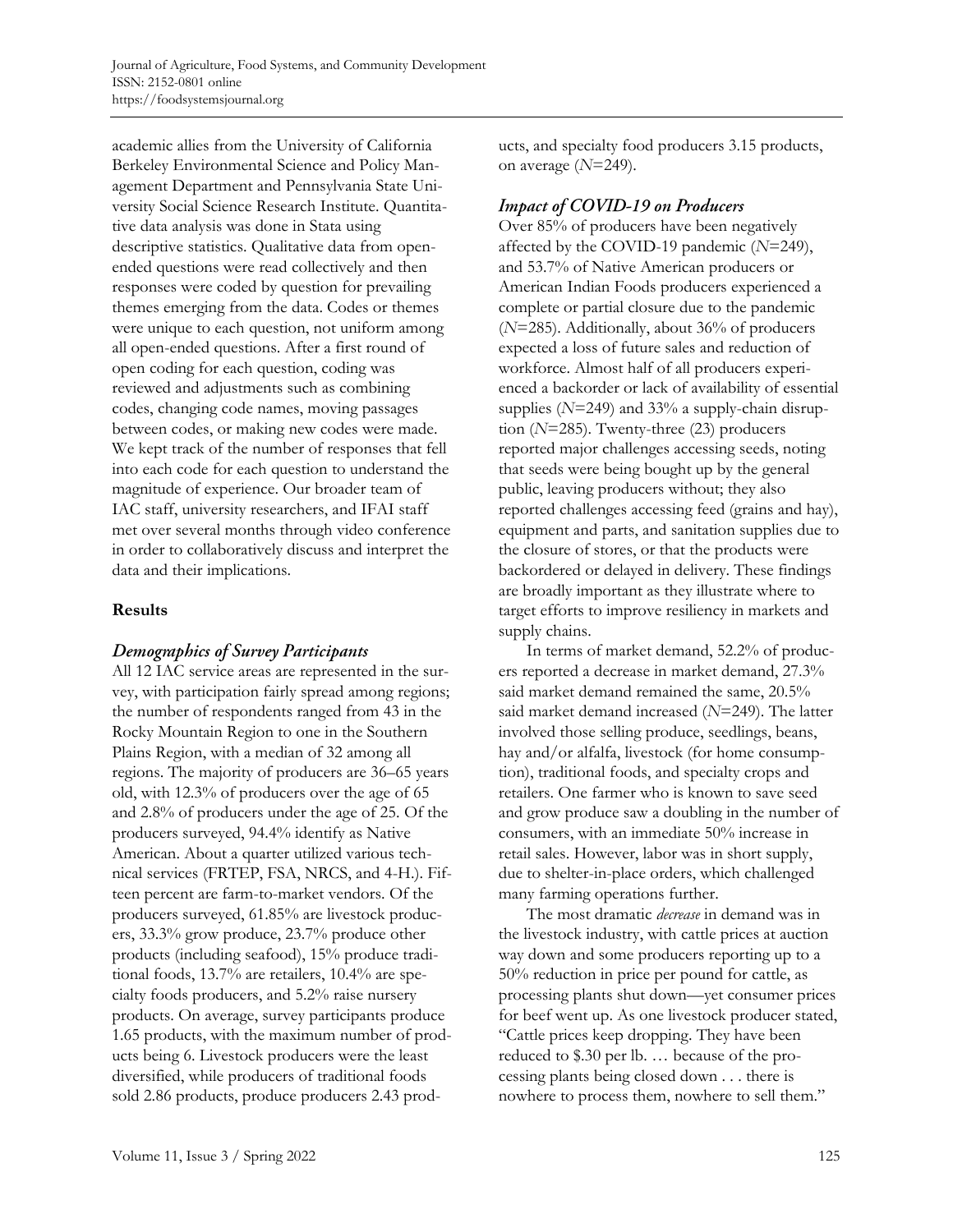As a result, consumer demand for meat products skyrocketed, such that the general public began "buying up beef calves to fill their own freezer."

Other respondents in other sectors reported a loss of sales due to a reduction in spending power by consumers, as well as closures of prime sales outlets such as rodeos, events, restaurants, and farmers markets. One farmer stated that previously, "over 70% of our products were sold to restaurants or to distributors that sell to restaurants. The restaurant closures have significantly impacted demand in our largest market." Another lamented the loss of farmers markets as well, saying "they provide 80% of our income for 5 months of the year." Restrictions on travel due to shelter-in-place policies further affected product sales. One person cited losses due to expectations that food should be donated during the crisis. In a few cases, tribes tried to procure product from Native producers to distribute to tribal members. As one fisherman noted, "All fish markets that carry our product have closed and are not purchasing fish. However, one opportunity opened as a Tribe wanted to purchase our fish for their foods program, however the sale did not come to fruition."

# Impact of COVID-19 on Food Access and Food **Systems in Tribal Communities**

Tribal leaders reported interruptions to local food systems, an aggravation of food insecurity, and challenges in maintaining social support and hunger prevention programs (*N*=53). Seventy-nine percent of tribal leaders said their community had limited essential staples and almost 70% had limited storage capacity for stockpiling of any type of staple foods. Almost 38% said hunger was exacerbated in their community, and over half of the communities had an increased demand for social support programs that could not be met. School lunch programs in 26% of communities stopped functioning, and the Food Distribution Program on Indian Reservations (FDPIR) or other food assistance programs stopped functioning in 17% of communities (Figure 1). In response to new stressors, 34% of tribal leaders reported that they conducted a food security assessment in their community, and 73.6% desired assistance doing so. Additionally, 62.3% of tribal leaders said youth professional development efforts are needed to increase access to food supplies in their community (*N*=53). While the sample size is comparatively

# Figure 1. Proportion of Tribal Communities Experiencing Each Food System Challenge During Spring and Summer 2020 of the First Year of the Pandemic



FDPIR=Food Distribution Program on Indian Reservations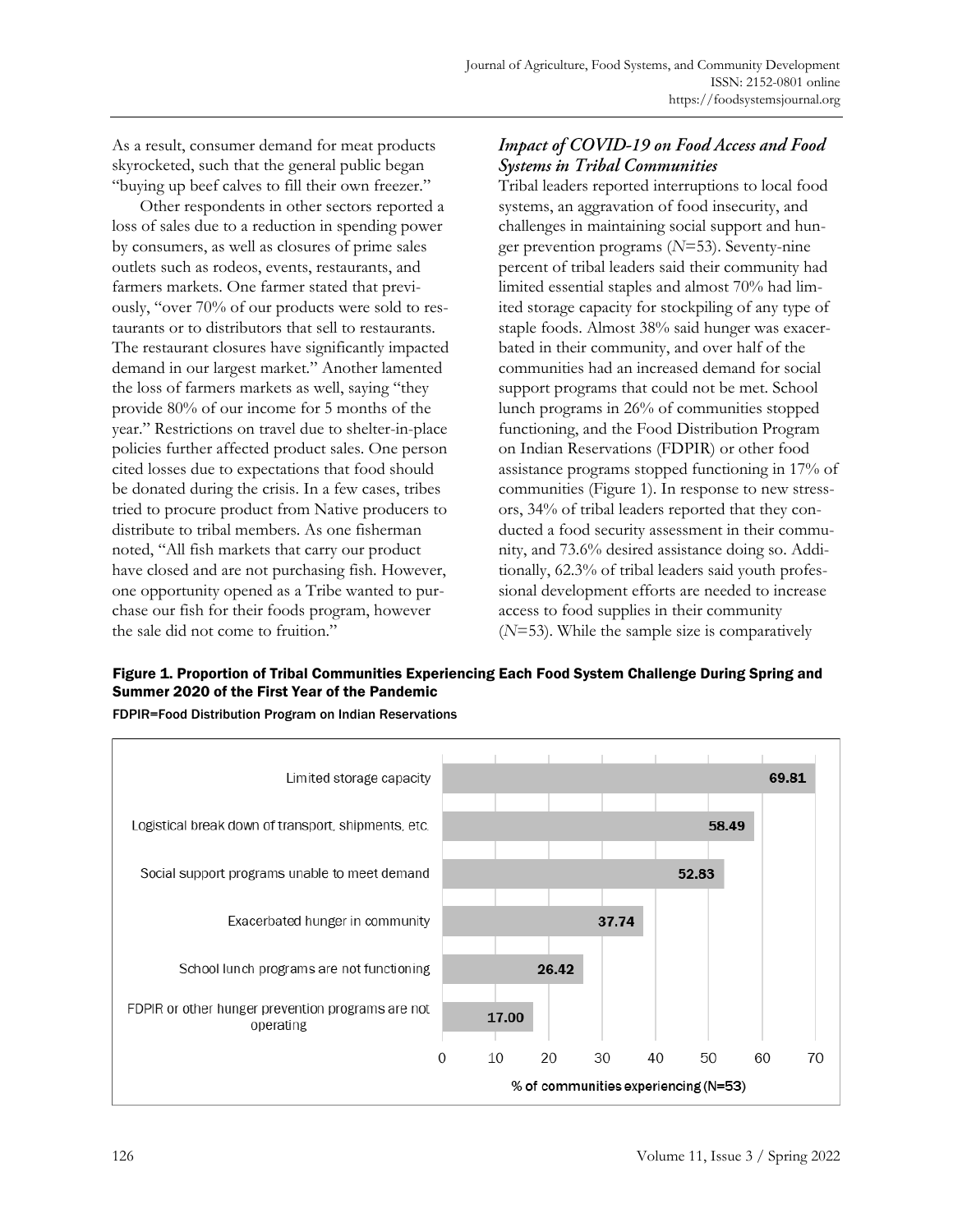smaller than that of producers surveyed, this information is significant in highlighting the community impacts of these market and supply chain shortcomings and includes tribal leaders from 53 different tribal organizations or entities.

The majority of tribal leaders reported that their communities were negatively affected by COVID-19, but also shared examples of community resilience. One respondent noted, "On the negative side, it's been challenging for people with mental health issues with a spike in anxiety and other issues. The Tribe has been responding with food access, to reduce stress in access to food. Now the issue is isolation and how to respond to that while keeping people safe." On the positive side, many tribal governments jumped into action, supporting gardening initiatives and mobilizing relief efforts. Meals were provided to elders and school kids, ensuring food was brought into local smoke shops and other spaces that would not ordinarily sell food as a food-access measure. In several cases, tribal governments stepped in to ensure ongoing access to fresh produce. Additionally, IAC provided individualized technical assistance and COVID-19 relief program outreach to tribal leaders, departments, and Native food and agriculture producers. Respondents cited how the pandemic has brought home the importance of Indigenous food sovereignty, by centering traditional foodways and focusing on gardening and self-sufficiency. It has also brought home the importance of disaster preparedness. One tribal leader spoke about the pandemic being an opportunity to strengthen food sovereignty:

Food donations of fresh vegetables have not always been appreciated by *numerous* community members because they are not used to purchasing fresh vegetables, much less how to prepare them. This is a major problem because many of them have that "commodity mentality" of canned vegetables and processed foods. The "stay at home" C-19 safety measures are an opportunity for families to start a small garden and learn how to diversify their garden beyond the corn and squash.

# **Food System Challenges Experienced by Grocers** In or Near Tribal Communities

Seventy-five percent of grocers in or near tribal communities reported that demand for their products outpaced the supply (*N*=24). Additionally, 33.3% of grocers said wholesale prices increased and 62.5% experienced wholesale order restrictions or delays. Almost 38% of grocers surveyed said they sourced food from American Indian Foods producers and 87.5% of grocers wanted more information about sourcing wholesale products directly from American Indian Foods producers  $(N=24)$ .

In response to the question (in the grocers' survey) about how the pandemic has negatively or positively affected their production and/or business, respondents shared a desire for more decentralized, localized food systems. A few shared examples of how local businesses were able to supply food locally without raising prices. One community supported agriculture (CSA) producer described the challenges associated with the closure of CSA pick-up sites, loss of labor, decline in seed availability, financing needed to develop a website and online sales platform, no-contact delivery, and accessing a communal facility due to COVID-19 restrictions. Another highlighted the clear need to strengthen the resilience of food systems through decentralization to allow for greater flexibility and adaptability during times of crisis, such as by allowing for certification of mobile slaughterhouse facilities. This pandemic also shed light on the importance of having WiFi at farmers markets (to process online transactions), strengthening technology training and record-keeping, and mentoring the next generation of farmers.

# **Resources Desired by Producers**

Producers were asked to identify which resources or information they desired to assist them in marketing or providing their products to their community or target market (see Figure 2); a complementary question provided space for producers to elaborate on their selections. More "financing or funding options" was the most desired selection (62.7%), followed by marketing support (49.4%), networking, resource identification, and technical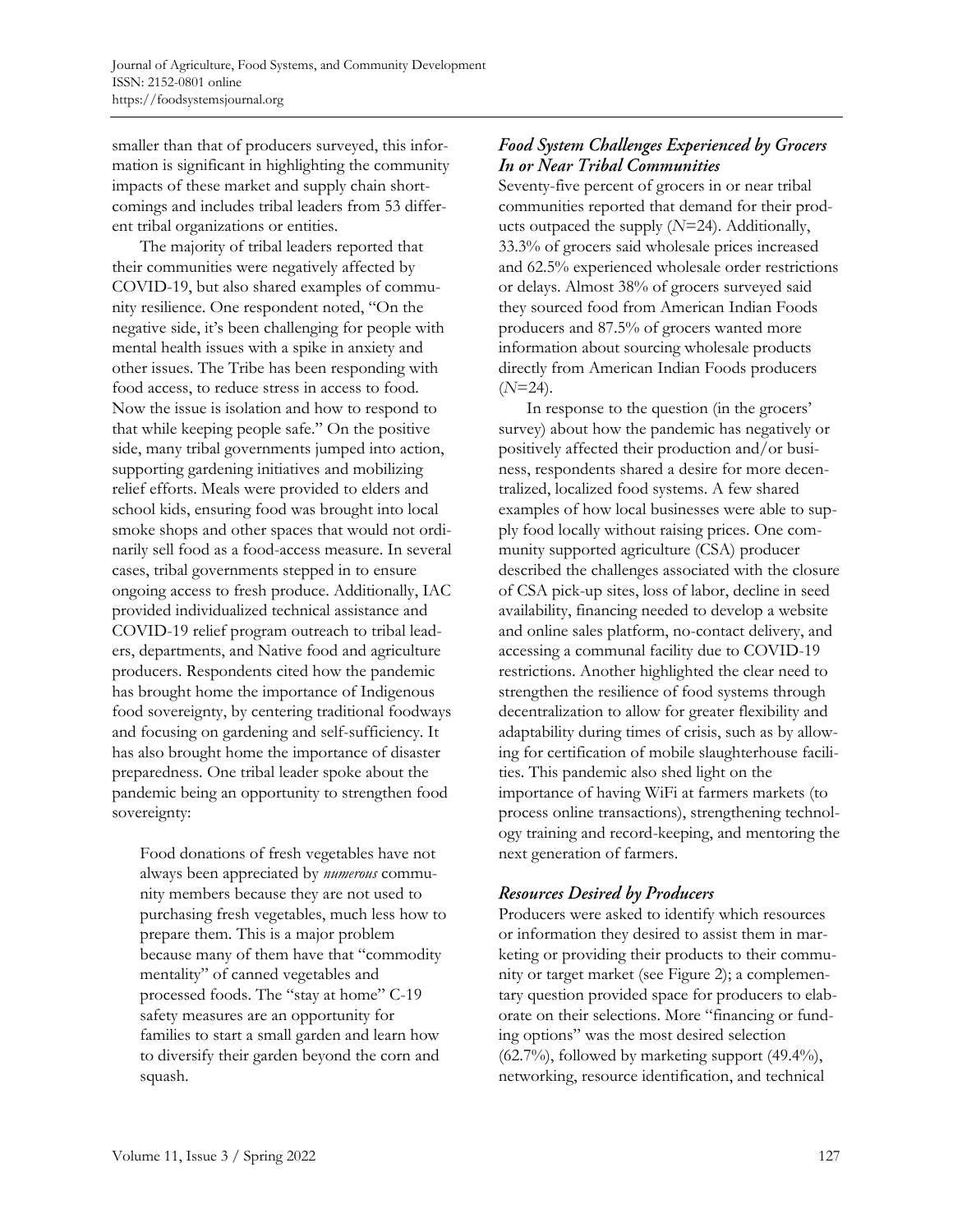assistance<sup>6</sup> (37.3%), business development (33.3%), and food systems support (28.9%) (Figure 2).

# **Financing or Funding**

When asked to elaborate, again the most (*n*=22) cited need was financial help to get food producing businesses through this difficult financial time, including overcoming the challenges of borrowing money on the reservation, accessing programs to help community members afford to buy food, and general relief and disaster assistance. Respondents were also hoping for "better prices," particularly related to cattle. Some respondents wanted to subsidize producers "to help support ranchers when prices become low"; others sought funds for consumers to be able to buy their product, such as "funds to subsidize costs for low-income consumers and tribal programs."

Approximately a year into the pandemic, IAC conference participants (*N*=39) still emphasized the need for better financing support and help applying to specific COVID-19 relief programs.

There was an observed gap in information access between large- and small-scale producers. People mentioned the need for information for *all* producers on accessing USDA resources and financial aid information (existing and upcoming) for shortterm, long-term, and emergency programs. Other recommendations included continued financial aid or even multiyear aid to assist in recovery over time, and local, centralized outlets for technical assistance and information related to aid and relief with the option to make an appointment or join a mailing list.

# **Marketing Support and Advertising**

An equally desired resource was help with advertising (*n*=11) or marketing (*n*=11). Beyond just citing the need for more advertising, one respondent felt that producers needed "national media attention," and another felt they needed "promotional advertising from the community, tribe, or someone famous!" This included marketing not just to the broader public, but specifically "regional market-



# Figure 2. Desired Resources by Producers to Help Their Products Reach Their Target Market or Community

<sup>6</sup> Networking, resource identification, and technical assistance represents the support of IAC Technical Assistance by utilizing an array of USDA production expertise and resource-based networks to support initiatives to improve agricultural resiliency in tribal communities.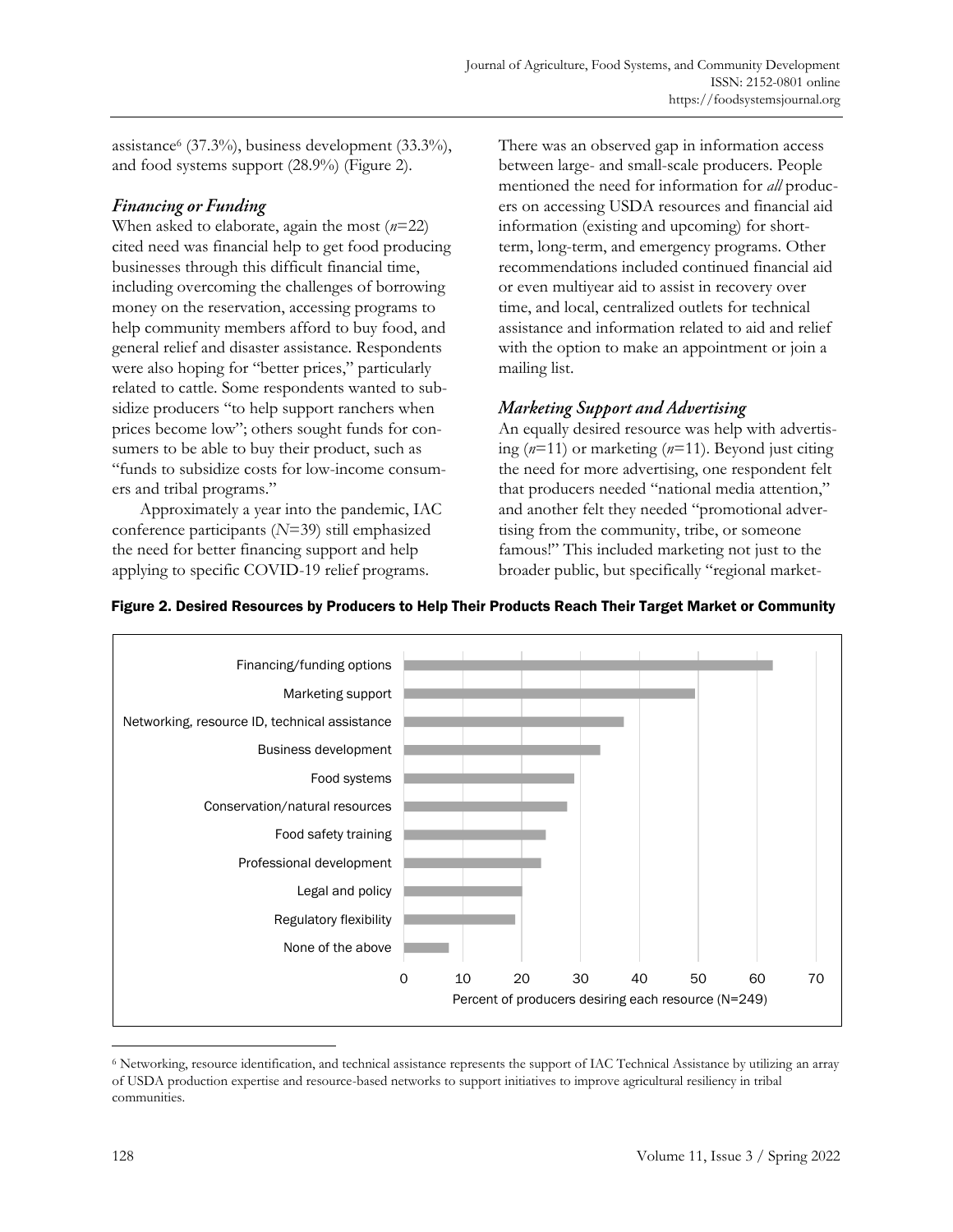ing" and to local service providers: "To market to schools, senior centers, food distribution centers and food banks." Four respondents wrote that they needed help specifically getting beef labeled and marketed. Successful marketing and advertising would include "packaging recognition, personal labeling, advertising for the right audience." Six respondents indicated that "educating consumers" would be an important aspect of successfully marketing and selling products. Three respondents specifically wanted access to lists to help boost their sales: list of names for local consumers and lists of available markets for selling cattle and alfalfa. While two respondents (from Arizona and South Dakota) wrote that radio and newspaper advertising would be the tactic most helpful to sell products, more participants (5) indicated that they wanted help with online marketing, and learning how to use online platforms for marketing. An additional three mentioned that they were now using social media to do their marketing.

# Regulatory Flexibility or Change

Fifteen respondents felt that regulatory change or flexibility was needed to help them more effectively sell their product during this time. Policy suggestions to address issues faced by producers included "a food and food safety code that made sense for the smaller tribal business" and country-of-origin labeling on beef to encourage consumers to buy local. Increasing regulatory flexibility around butchering and selling livestock locally (*n*=5) was seen as one avenue, with some respondents recommending "open sales of beef for local use" and "loosening requirements for the sale of meat products by private individuals/producers," specifically making it possible to sell beef to the public "without so many hoops to jump through!" and "without USDA inspection." These respondents felt the key was "regulatory flexibility to facilitate local sourcing."

While some thought the answer was less regulation around local sales of meat, others saw the answer as regulating meat packers, suggesting "regulation for the meat packers that balances the market with producers," breaking up meat packer monopolies, or requiring them "to purchase a larger percentage of their cattle from live markets rather than futures contracts."

# **Localized Meat Processing**

In order to supply more meat in a direct-to-consumer market, many (29) livestock producers cited the need for more localized meat processing facilities. The shutting down of larger meat packing plants during the pandemic was cited by one New Mexico rancher as evidence of the need for local plants. Being able to access "mobile processing centers" or other types of local facilities would spare ranchers from having to sell "mostly at auction" or "off the hoof." Overall, being able to sell meat from ranchers direct-to-consumer was seen as a more effective way of providing food to communities and keeping ranchers in business.

# **Alternative Markets and Direct-to-Consumer Sales**

The call for more local slaughter facilities was part of a broader movement toward wanting more localized direct-to-consumer sales. To make this happen would require creating new kinds of directmarketing channels like farmers markets, roadside stands, or local storefronts. Aside from in-person sites from which to sell products, a New Mexico producer suggested "a mail order mechanism" and others suggested online marketing sites or "a direct to the public or boat to public phone app or internet website." With the rapid shift of much of the economy to be online, 15 respondents also cited the need for other online services in addition to advertising, including support with setting up websites and carrying out online sales, the establishment of an online marketplace, and the development of a direct-to-the-public phone app or website for fishermen.

# **Business and Workforce Development**

Ten respondents described the need for business development assistance, including creating a better business plan, finding more buyers, getting access to other tribal markets and other new domestic markets or wholesale contacts, and helping with CSA development training. For an additional 10 respondents, help with workforce and development, specifically increasing the number of staff, staff training, logistics, and delivery driving were the aspects of business development they needed help with most. Maintaining the safety of employ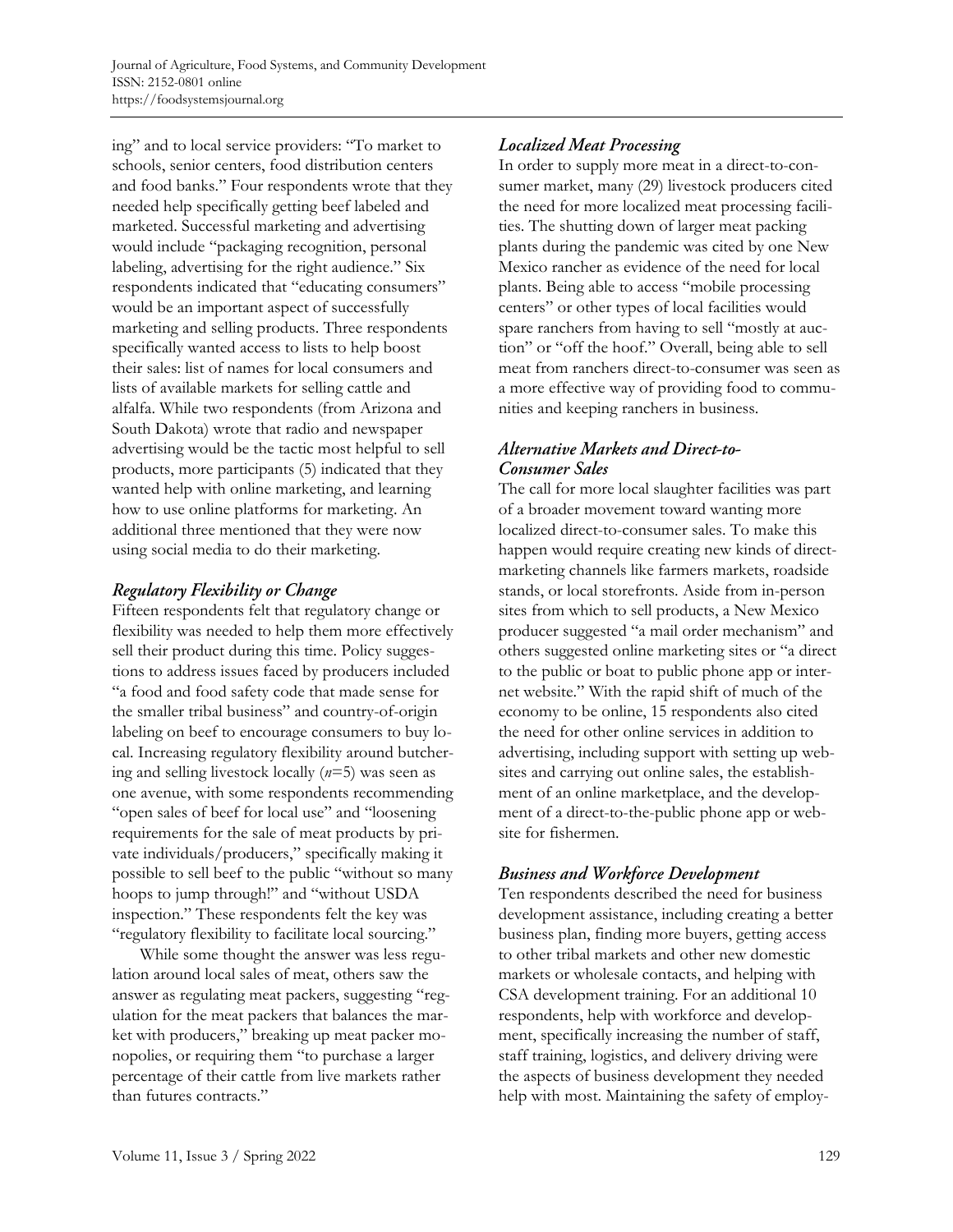ees and increasing knowledge around safety and hygiene standards were also mentioned. The specific need for more Native food inspectors was also raised by two respondents in California.

Eight respondents described networking as a tactic for improving business viability, including "being able to have group meetings to share business opportunities" as well as "being able to network with other areas to improve regional marketing." Creating or joining associations or co-ops in order to improve business prospects was also mentioned by four respondents.

# **Equipment, Storage, and Facilities**

Part of building capacity for three of these food producers included the need for more equipment: generalized farm equipment, transportation equipment, and, for one Oklahoma farmer, being able to import the necessary equipment to process hemp. There was also cited the need for storage infrastructure, including refrigeration for butchered livestock. Processing equipment (like a corn mill and dehydrator) were also mentioned, as well as the broader need for a whole licensed commercial kitchen to be shared among rural community members.

The need for more transportation equipment ties to other responses around delivery issues: the need for help with "delivery of product," "increased shipping options to the market," "help with logistics and delivery driving," and specifically more information on "how to deliver livestock" were all mentioned.

# **Discussion**

Our study provides one of the most comprehensive assessments to date of the impact of COVID-19 on Native American producers, food systems, and communities across the United States (see also Stranger-McLaughlin et al., 2021). Out of 401 total survey respondents in our survey, 94% identified as American Indian or Alaska Native, 285 were tribal producers, 53 were tribal leaders representing their communities, and 24 were grocers in or near tribal lands. Our study illuminates the challenges and hardships exacerbated and generated by the COVID-19 pandemic on Native American producers and communities, with significant impacts on

Native-owned businesses and tribal community food security. Eighty-five percent of producers reported being negatively impacted by the pandemic, with almost 54% of Native-owned producers closing or partially closing as a result of the pandemic. A third experienced a reduction in their labor force, resulting in a projected loss of future sales and depletion of their cash reserves, having a substantial and lasting impact to a growing industry (USDA NASS, 2017b). Many producers reported closed markets, processing roadblocks, and decline in market price, particularly for livestock producers. Chapter 12 family farm bankruptcies for all U.S. farmers increased 8% between June 2019 and June 2020 (American Farm Bureau Federation , 2020), with an estimated decline of US\$688.7 million in sales across local and regional markets from March to May 2020 (Thilmany et al., 2020). With many Native-owned farms already experiencing a zero or negative margin of profit prior to the pandemic (USDA NASS, 2017a), the economic stress incurred has put many in survival mode—making risk-averse decisions just to stay afloat. More than a quarter of producers surveyed experienced supplychain disruptions, with issues accessing livestock feed, supplies for hoop houses, and more. Supplychain disruptions in transporting products and receiving essential agricultural supplies continue to be a major problem in agri-business in the U.S. and abroad (Barman et al., 2021; Swanson, 2021).

# **Shortening Supply Chains and Scaling Up** Direct Marketing

Overall, about half (52%) of all Native producers reported a decrease in market demand; however, nearly half of respondents reported that market demand stayed the same or increased. Direct-market vendors including produce farmers, retailers, and traditional food and specialty food producers experienced an increase in demand for their products, whereas Native livestock producers across the board experienced dramatic market loss, as livestock auction prices fell due to supply-chain bottlenecks and closures, in spite of an *increase* in consumer demand for local meat. This trend mirrors the broad increase in demand for locally sourced food through direct sales via farmers markets, CSAs, and online sales (Goetz et al., 2020; Local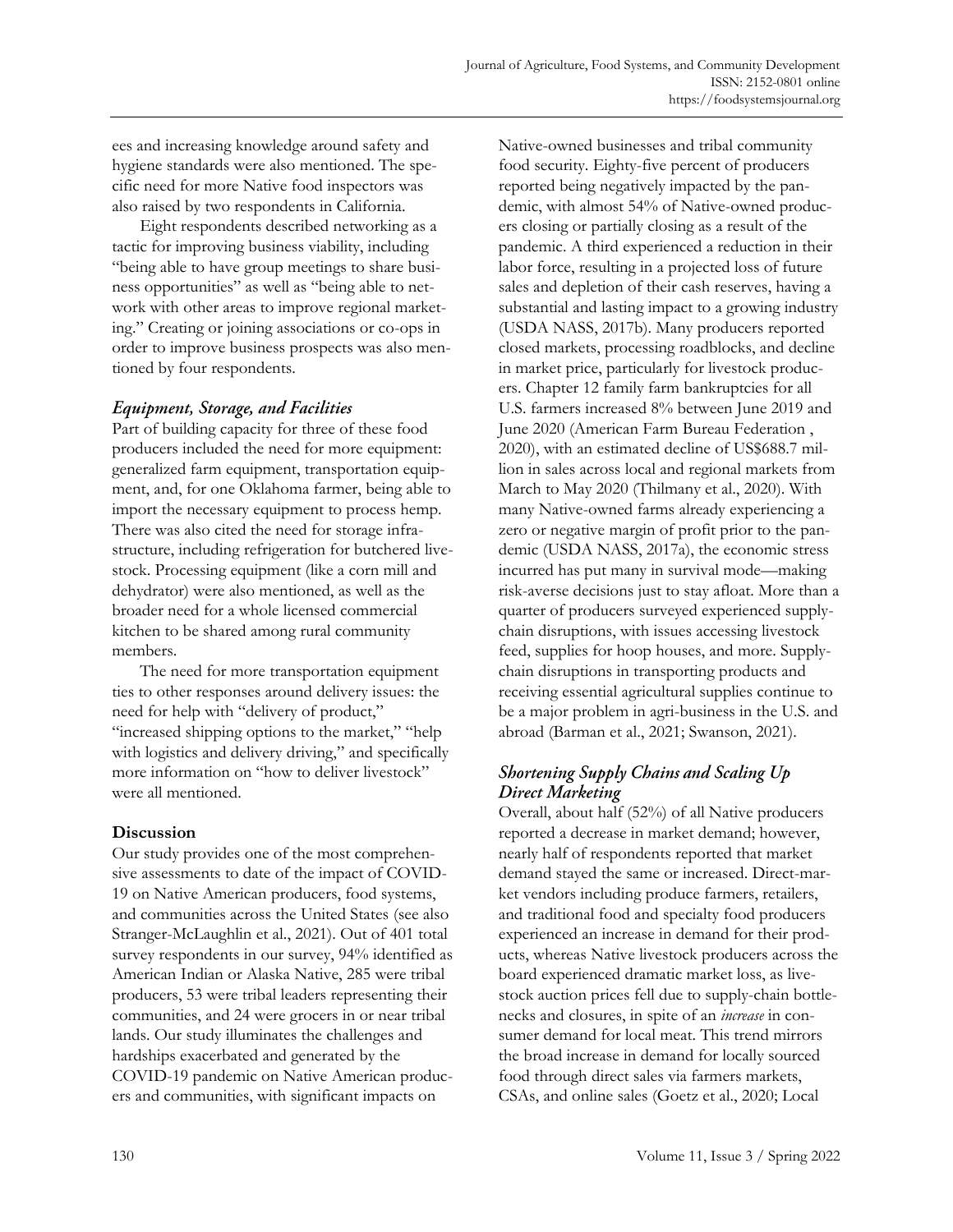and Regional Food Systems Response to Covid, 2020), although the CSA model is underutilized by BIPOC producers (Local and Regional Food Systems Response to Covid, 2020). Short, direct supply chains have been proven the most successful and resilient in both providing and accessing agricultural products during the pandemic (Lioutas & Chrysanthi, 2021; Oliveira et al., 2020) as well as providing the most income (Verhaegen & Van Huylenbroeck, 2001).

Studies suggest that diversified producers tend to be more resilient to market volatility as well as to the shocks and stressors posed by the pandemic (Local and Regional Food Systems Response to Covid, 2020). Our study showed that Native producers engaged in direct marketing were more diversified in the number and type of products offered by their business, and many of them experienced an increase in demand. Yet during the pandemic, many diversified small and midsized farms, like our survey respondents, were unable to respond to changes in the marketplace and consumer demand due to cost, language barriers, lack of land access, labor shortages, and limitations in technological infrastructure. BIPOC farmers in particular experienced limited technical support to access COVID-19 relief programs and resources (Local and Regional Food Systems Response to Covid, 2020).

Many small to midsized agricultural operations did successfully pivot from in-person to online sales as demand for local food increased during COVID-19. However, according to the 2017 agricultural census, only 66% of AI/AN producers have internet access, with substantial variability by state; only 41% of AI/AN producers in Arizona and 32% in New Mexico have access to internet (NAAF, n.d.; USDA NASS, 2017a). Poor internet access makes it very hard for producers to sustain sales and reach customers and for customers to access local foods during a pandemic that has incurred market closures, processing and transportation bottlenecks, and reduced mobility. As the pandemic progressed, survey respondents emphasized the essential need for reliable internet. Over half of producers in our study expressed interest in training and support in developing ecommerce sites and improving their online presence.

Social isolation and reduced mobility affected not only people's mental and physical health, but also producer sales. However, a study of 504 Native respondents during the pandemic found that food sharing and trading had increased by 10% over pre-pandemic times, suggesting that reliance on social networks and families only grew stronger (Stranger-McLaughlin et al., 2021). Studies have found that strong farmer networks and trusted relationships between farmers and their community can also support resilience during times of crises. Sustained farmer networks and producerto-consumer trust, even in times of social distancing, are important (Giampietri et al., 2018). Khanal et al. (2020) found that small, minority farmers embedded within strong community farming networks in Tennessee, Maryland, and Delaware had greater sales compared to those who were not as well connected to other farmers. The authors found that strong social network connectivity was crucial for production, marketing, and resourcesharing. This suggests that in addition to financing, technical assistance, and improved internet technology, investment in farmer networks in Indian country could strengthen the resilience to food system shocks.

# **Decentralized Meat Processing Is Needed**

Increased consolidation of the meatpacking industry has had profound effects not only on reducing market access for small-scale producers (Newlin, 2020), but also increased vulnerability for livestock producers to supply-chain disruption during the pandemic. More than 60% of producers in our survey were cattle producers, which is reflective of the national distribution of AI/AN farmers by product type in the 2017 Agriculture Census (USDA NASS, 2017c). While cattle producers were more widely affected by market loss due to COVID-19 than other producers, they had lower rates of closure than other operations, suggesting more stability in emergencies perhaps through greater access to programs (NRCS and FSA) and resources, and potentially a larger financial base to withstand financial shocks. However, meat processing at USDAapproved slaughterhouses presented a major challenge to cattle producers in this survey as well as consumers who wanted to buy local meat but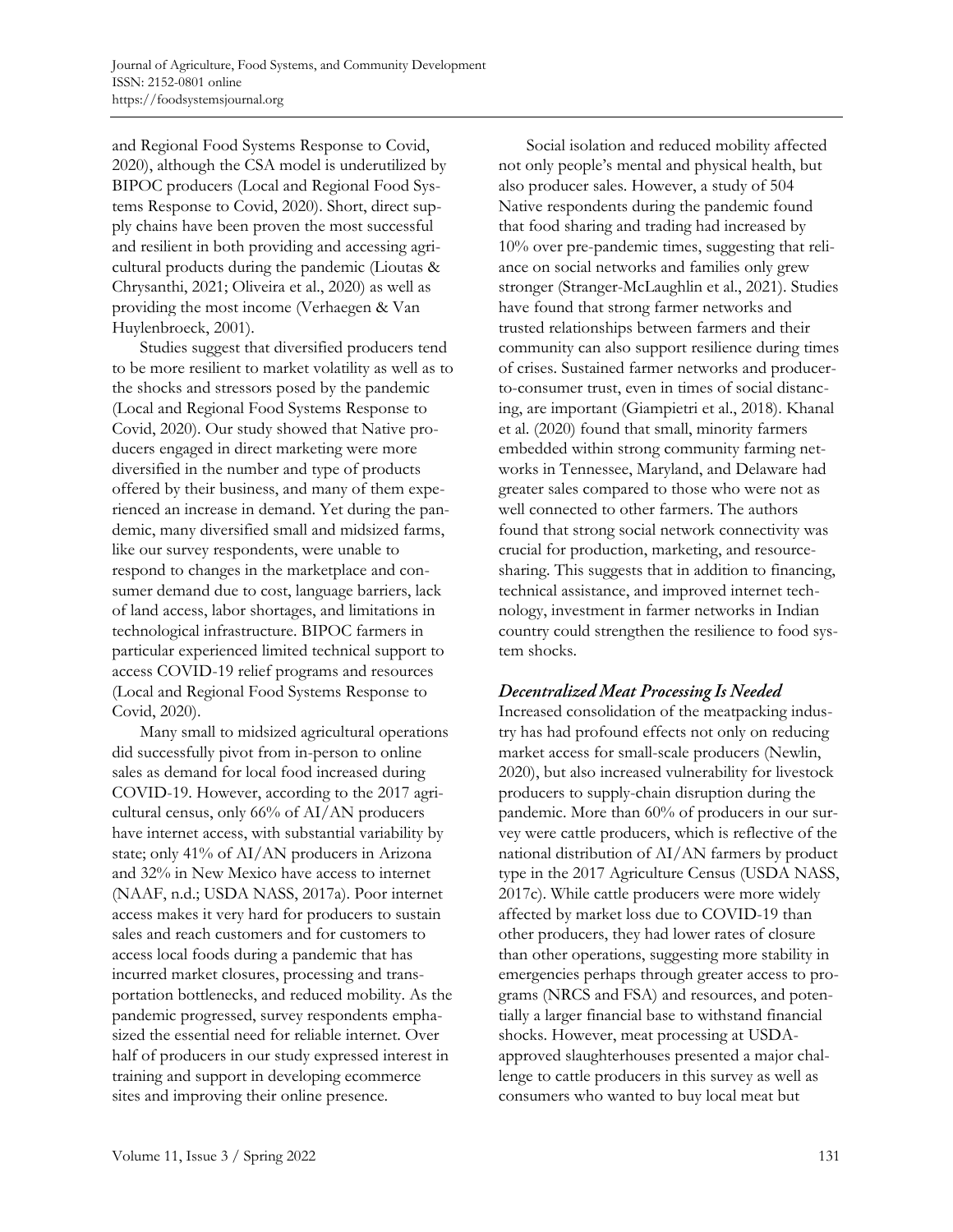could not because essential processing facilities were unavailable or backlogged. This trend has reverberated throughout the meat industry with meat processing and packing facilities experiencing closures, labor shortages, and reduced capacity from COVID-19 outbreaks and distancing regulations nationwide (Hobbs, 2021). <sup>7</sup> According to the USDA (2021), the COVID-19 pandemic revealed that the meatpacking (slaughter and processing) system is "too rigid and too fragile" (para. 3). Even prior to the pandemic, access to USDA-certified meatpacking facilities had been a challenge for producers in remote areas, including tribal territories, as the meatpacking industry has become increasingly consolidated (Newlin, 2020). Today, just four large meat-packing companies control over 80% of the beef market alone, which has contributed to bottlenecks in America's food supply chain (USDA, 2021).

In response to crippling meat supply disruptions, new policies developed during the pandemic may finally be addressing these issues—if they are sustained (Nickelsburg, 2020). In July 2021, as part of President Biden's American Rescue Plan, the USDA announced that it "intends to make significant investments to expand processing capacity and increase competition in meat and poultry processing to make agricultural markets more accessible, fair, competitive, and resilient for American farmers and ranchers" (USDA, 2021, para. 1). Specifically, it is investing US\$500 million to expand processing facilities "so that farmers, ranchers, and consumers have more choices in the marketplace " (para. 2) and an additional US\$120 million to small and very small processing facilities to help them weather COVID-19. A North Dakota State University animal sciences professor notes, "We lost a lot of our small processing or locker plants and it's really something I think we need. … It helps move some of the beef along. When you get down to it, the small plants don't move that much beef, but it's a good option for a lot of producers" (Newlin, 2020, "Show me the money!," para. 4). Yet it remains unclear whether this level of investment is sufficient.

There have been ongoing calls for decentralized, mobile, and tribal-run meat processing facilities, and as demonstrated in our study, the need is even greater during times of crisis. Many tribes have already responded to this need by opening their own meat processing facilities, such as the 4,800-member Quapaw Tribe of Oklahoma, who process bison and beef in the first tribally owned and operated meatpacking plant (Baca, 2018; Wallace, 2020). Similarly, the Blackfeet Nation is building a US\$10 million meat-processing facility to strengthen tribal food sovereignty, create jobs, and possibly enhance the production of "ancestral foods." "'If we had a local processing plant where people wouldn't get ripped off, it might also encourage more producers to switch over from cattle to bison'" (Greenfield, 2021, para. 8), said Danielle Antelope, a member of FAST (Food Access and Sustainability Team) Blackfeet. The Osage Nation used part of its CARES (Coronavirus Aid, Relief, and Economic Security) funding to open a meat processing plant, a long-term investment in food security and sovereignty (Stranger-McLaughlin et al., 2021). It's clear that decentralizing the meatpacking industry by investing in local, tribal-owned and -operated meatprocessing facilities can help mitigate food system shocks during times of crisis as well as strengthen tribal food sovereignty.

# Tribal-Owned and -Operated Food Systems **Are Pivotal**

Even prior to the pandemic, Native Americans experienced some of the highest rates of food insecurity in the country, at least double that of white households, with variation by tribe (Jernigan et al., 2017; Sowerwine et al., 2019). This has only increased with pandemic challenges (Stranger-McLaughlin et al., 2021) and with the high dependency on social support services for food access and food security, due to the devastating legacy of settler colonialism on Native American tribes and communities (Sowerwine et al., 2019). Hoover (2020) argues similarly, "Even prior to the strain put on the food economy by the COVID-19 pan-

<sup>7</sup> As of January 2021, 42,000 (out of an estimated 500,000) workers in meatpacking (slaughterhouse and processing) facilities had been infected with the novel coronavirus and 221 had died (Chadde et al., 2021).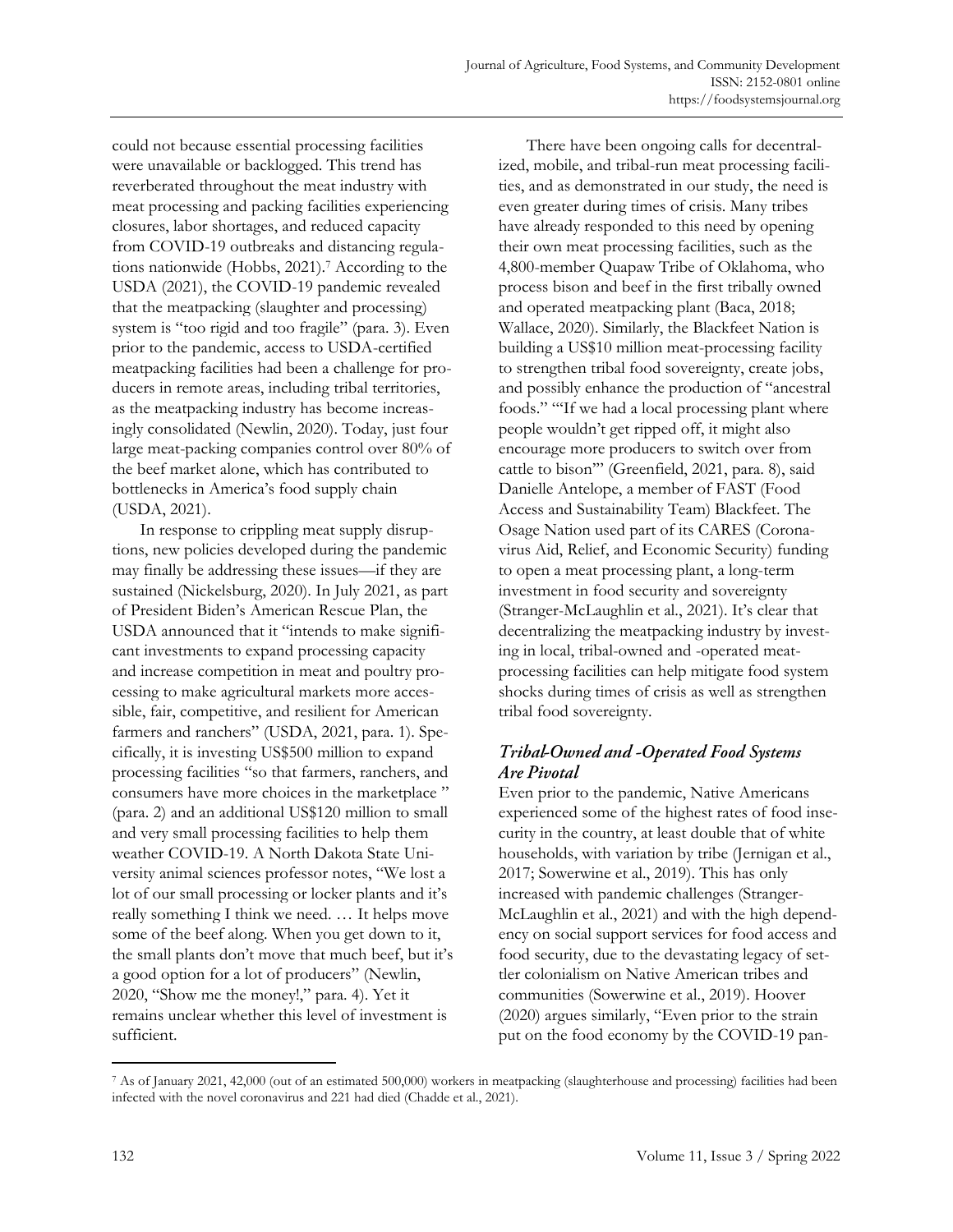demic, Native American communities have been fighting food insecurity. One quarter of American Indian/Alaska Native households receive Supplemental Nutrition Assistance Program (SNAP) benefits, 276 tribal nations administer the Food Distribution Program on Indian Reservations (FDPIR), 68% of AI/AN children qualify for free lunches, and AI/ANs make up more than 12% of the participants in the Women, Infants, and Children (WIC) nutrition program" (p. 569), with a 214% increase in FDPIR clients during the pandemic (Stranger-McLaughlin et al., 2021).

As the pandemic took hold, vital sources of food assistance (such as FDPIR and school lunch programs) as well as grocery stores were either scaled back or shut down, exacerbating foodinsecurity trends and increasing vulnerability among many tribal communities. Over a third of tribal leaders said hunger had been aggravated in their community and important safety-net programs for children and adults (the school lunch program and FDPIR) had stopped functioning in up to a quarter of tribal communities surveyed. These program vulnerabilities are particularly concerning as Pindus et al. (2016) found that while FDPIR is meant to serve as a supplement to home food supplies, the monthly food supplement is the sole or primary source of food for 38% of households. Without this support many households would be in dire need of food. Data from our grocer survey confirmed a reduced supply of foods during the pandemic as well, with 75% of grocers saying that demand outpaced supply and 63% saying wholesale products were restricted or delayed.

One of the primary food assistance programs tailored to address food insecurity among federally recognized tribes, FDPIR, not only fell short during the pandemic, but chronically underserves tribal communities (Stranger-McLaughlin et al. 2021). In an effort to bolster the program in response to the pandemic, the third bill of the CARES Act included US\$100 million for additional food purchases and facility improvements for FDPIR (Hoover, 2020), although these funds were delayed, not applied to desired needs shared by tribal leaders and the National Association of FDPIR, and Tribal Nations were not able to use the funds to purchase directly from Native produc-

ers (Stranger-McLaughlin et al., 2021). While in 2021 the USDA Food and Nutrition Service (FNS) funded the FDPIR 638 Self-Determination Demonstration Project, which allows tribal organizations to contract directly with producers to provide food to FDPIR clients (IAC, n.d.-b), it was not enabled earlier in the pandemic. Additionally, the USDA, during the time of this writing, March 2022, is soliciting applications from state and tribal governments for the Local Food Purchase Assistance Cooperative Agreement Program (LFPA). This is a long-desired and anticipated goal of tribal communities to strengthen food sovereignty (Hipp & Duren, 2017; Mucioki et al., 2018). Almost 90% of grocers surveyed on or near tribal communities would like to purchase products directly from AI/AN producers, given the opportunity. Survey respondents shared tribal-led efforts to support the community through food boxes and fresh produce. Tribal-led, -owned, and -operated food systems have been pivotal to supporting community resilience during this period of crisis, and their even greater potential was untapped.

# **Opportunities for Investment**

While this study presented many challenges and exacerbated stressors on AI/AN producers, communities, and food systems resulting from COVID-19, it also revealed community-led strategies for resilience and opportunities to support Native American food sovereignty and resilient tribal enterprises in practice and in policy. To better understand the experience of food insecurity and identify strategies to enhance resilience through comprehensive food system planning, three-quarters of tribal leaders would like assistance conducting food security assessments, while almost 34% had already conducted an assessment. The two areas of support most desired by Native producers included increased financing and/or funding (63%) and marketing support (50%), stressing the sustained need for better economic support and access to markets, since current pandemic relief programs for farmers overwhelmingly give preference to well resourced, white, male producers (Haqiqi & Horeh, 2021; Lioutas & Charatsari, 2021). Over half of respondents could benefit from rural broadband technology and expressed desire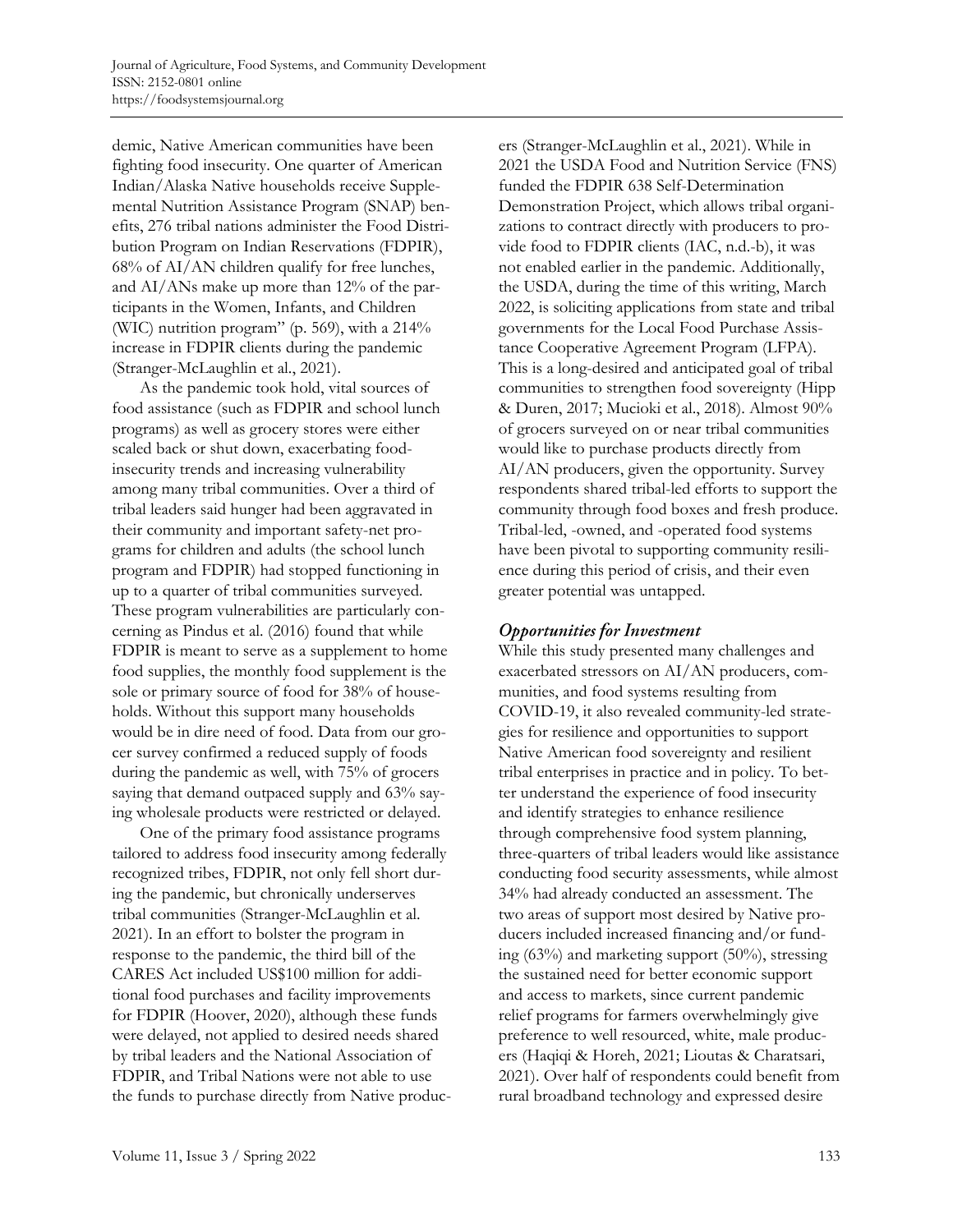for assistance with website development. There was also high interest in participating in courses related to market development, food safety, COVID-19 response, and transportation logistics, and a need for better access to information on USDA emergency relief programs. Government aid to AI/AN farmers has been perpetually lower than the national average even before the pandemic, with AI/AN-operated farms receiving US\$1,300 less than the national average of government payments to farms in 2017 and over US\$3,200 less than the national average in 2012 (USDA NASS, 2012, 2017a).

Additional priorities identified by Native producers in our surveys centered around increased technical assistance related to NRCS, direct marketing and branding, business development, understanding legal and policy issues, opportunities for enhanced networking, and strategies for new farmers to grow by strengthening connections between youth and natural resources programming. The top desired programs related to direct marketing were marketing and branding and trade show support. Producers using technical assistance had a greater desire for business development support. Young and beginning farmers prioritized resources related to legal and policy issues and food systems resources, whereas producers who already had access to extension desired additional resources related to networking and technical assistance. More than a quarter of producers desired NRCS support. There is a gap in connecting young farmers with NRCS support and opportunity for natural resources and youth programs to coordinate. Investing in opportunities to support organic certification would enable Native producers to garner increased profits. Organics are a growing sector, with sales of organic crops and livestock and poultry increasing by 38% and 44%, respectively, from 2016 to 2019 across the U.S. (USDA NASS, 2019). However, according to the 2017 Agriculture Census, only 3% of AI/AN producers reported having organic certification (USDA NASS, 2019), although the authors have observed many AI/AN farms that implement organic practices without having official certification.

#### **Conclusion**

The COVID-19 pandemic exposed just how vulnerable and underprepared the U.S. food supply chain is to major shocks. Producers were unable to source critical inputs and get their product to the market, while entire communities experienced skyrocketing rates of food insecurity as food and supply shortages swept the country. Families experienced job loss, children at home, fear associated with new uncertainties, and strict rules imposed to attempt to keep their communities safe. Federal food assistance social safety nets designed to ameliorate food insecurity, such as school lunch programs and FDPIR, fell critically short. Crises often shed new light on opportunities to enhance the resilience of systems impacted. The IAC took this opportunity to better understand how Native producers and communities were faring under the crisis, which resources they were able to access, and what opportunities there would be for investment in technical assistance and other programming to enhance economic viability and resilience. The findings suggest that not only did the pandemic exacerbate challenges Native producers and communities were already experiencing, but that there are many tribal-identified solutions that can be immediately invested in that would strengthen tribal food sovereignty, increase economic stability, and enhance long-term resilience. Investing in AI/AN agricultural enterprise development, local and traditional foods, tribal-owned and -operated processing facilities, and food sovereignty programs, especially in the realm of financing and marketing, are vital. Increasing resources and technical assistance to tribal communities through NRCS, FSA, and FRTEP are also important tribalidentified strategies to decentralize and create a more resilient food system rooted in selfgovernance. In 2018, 63 tribal specific provisions were included in the latest farm bill, some that addressed self-governance of food systems and security (Duren, 2020). Looking ahead to the 2023 farm bill, lessons learned from our study reflect many imperative needs, including agricultural support policies and set-asides for AI/AN producers for livelihood protection, as well as a continued utilization and expansion of opportunities for tribal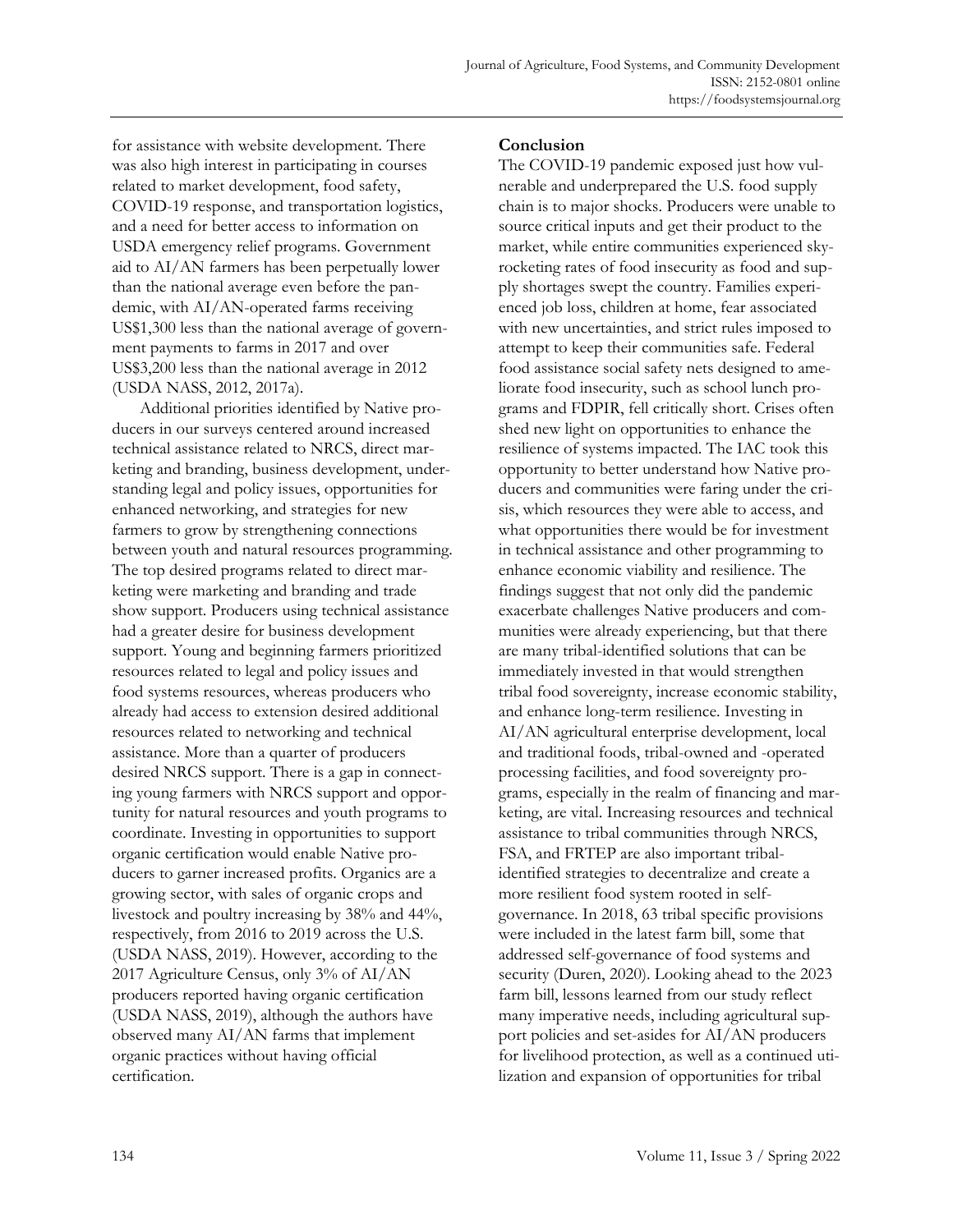self-governance<sup>8</sup> mechanisms across USDA programs and services.

#### **Acknowledgments**

Thank you to the producers, tribal leaders, and grocery store owners who participated in this research and shared their experience and challenges during this time in the pandemic. Throughout the development of this research and manuscript, leaders and staff from the Intertribal Agriculture Council and the Indigenous Food and Agriculture Initiative shared feedback and insight that helped shape this work, namely Kari Jo Lawrence, Lexie Holden, Natalie Solares, Zach Ducheneaux, Erin Parker, Carly Griffith Hotvedt, Josiah Griffin, and Colby Duren—thank you.

#### **References**

- American Farm Bureau Federation. (2020, August 4). Farm bankruptcies slow, more aid needed: June 2020 data shows an 8% increase in farm bankruptcies. *Market Intel*[. https://www.fb.org/market-intel/chapter12](https://www.fb.org/market-intel/chapter12)
- Baca, K. (2018, February 26). Native communities are fighting for a more inclusive farm bill. *Civil Eats*. <https://civileats.com/2018/02/26/native-communities-are-fighting-for-a-more-inclusive-farm-bill/>
- Barman, A., Das, R., & De, P. K. (2021). Impact of COVID-19 in food supply chain: Disruptions and recovery strategy. *Current Research in Behavioral Health Sciences, 2,* Article 100017.<https://doi.org/10.1016/j.crbeha.2021.100017>
- Brewer II, J. P., & Stock, P. V. (2016). Beyond extension: Strengthening the Federally Recognized Tribal Extension Program (FRTEP). *Journal of Agriculture, Food Systems, and Community Development, 6*(3), 91–102. <https://doi.org/10.5304/jafscd.2016.063.007>
- Brown, H. C. (2020, July 30). A few farmers get huge USDA relief payments while many struggle for pennies. *The Counter.* <https://thecounter.org/covid-19-farmers-usda-relief-payments-ppp-cfap/>
- Chadde, S., Axon, R., & Bagenstose, K. (2021, January 26). Plagued by COVID-19 outbreaks, the meatpacking industry could be forced to change under Biden. *USA Today*. [https://www.usatoday.com/story/news/investigations/2020/11/20/meatpacking-industry-could-face-significant](https://www.usatoday.com/story/news/investigations/2020/11/20/meatpacking-industry-could-face-significant-changes-under-joe-biden/3777230001/)[changes-under-joe-biden/3777230001/](https://www.usatoday.com/story/news/investigations/2020/11/20/meatpacking-industry-could-face-significant-changes-under-joe-biden/3777230001/)
- Duren, C. D. (2020). The Native Farm Bill Coalition and the 2018 Farm Bill: Building a strong, sustained voice on food and agriculture issues in Indian country. *Renewable Agriculture and Food Systems*, *35*(Suppl. 4)*,* 463–464. <https://doi.org/10.1017/S1742170520000046>
- Giampietri, E., Verneau, F., Del Giudice, T., Carfora, V., & Finco, A. (2018). A theory of planned behaviour perspective for investigating the role of trust in consumer purchasing decision related to short food supply chains. *Food Quality and Preference, 64,* 160–166. <https://doi.org/10.1016/j.foodqual.2017.09.012>
- Goetz, S. J., Schmidt, C., Chase, L., & Kolodinsky, J. (2020). Americans' food spending patterns explain devastating impact of COVID-19 lockdowns on agriculture. *Journal of Agriculture, Food Systems, and Community Development*, *9*(3), 31–33. <https://doi.org/10.5304/jafscd.2020.093.033>
- Greenaway, T. (2020, March 19). The fight to keep farmers' markets open during coronavirus. *Civil Eats.* <https://civileats.com/2020/03/19/the-fight-to-keep-farmers-markets-open-during-coronavirus>
- Greenfield, N. (2021, June 21). *Blackfeet Nation is taking back the food system.* Natural Resources Defense Council. <https://www.nrdc.org/stories/blackfeet-nation-taking-back-food-system>
- Haqiqi, I., & Horeh, M. B. (2021). Assessment of COVID-19 impacts on U.S. counties using the immediate impact model of local agricultural production (IMLAP). *Agricultural Systems, 190,* Article 103132. <https://doi.org/10.1016/j.agsy.2021.103132>
- Hipp, J. S. & Duren, C. D. (2017). *Regaining our future: An assessment of risks and opportunities for Native communities in the 2018 farm bill.* Seeds of Native Health, Shakopee Mdewakanton Sioux Community. [https://seedsofnativehealth.org/wp-content/uploads/2017/06/Farm-Bill-Report\\_WEB.pdf](https://seedsofnativehealth.org/wp-content/uploads/2017/06/Farm-Bill-Report_WEB.pdf)

<sup>8</sup> Tribal self-governance has a specific meaning in the context of "638 Authority" derived from the 1975 Indian Self-Determination and Educational Assistance Act (PL 93-638) that allows tribes to assume responsibility for managing federal programs.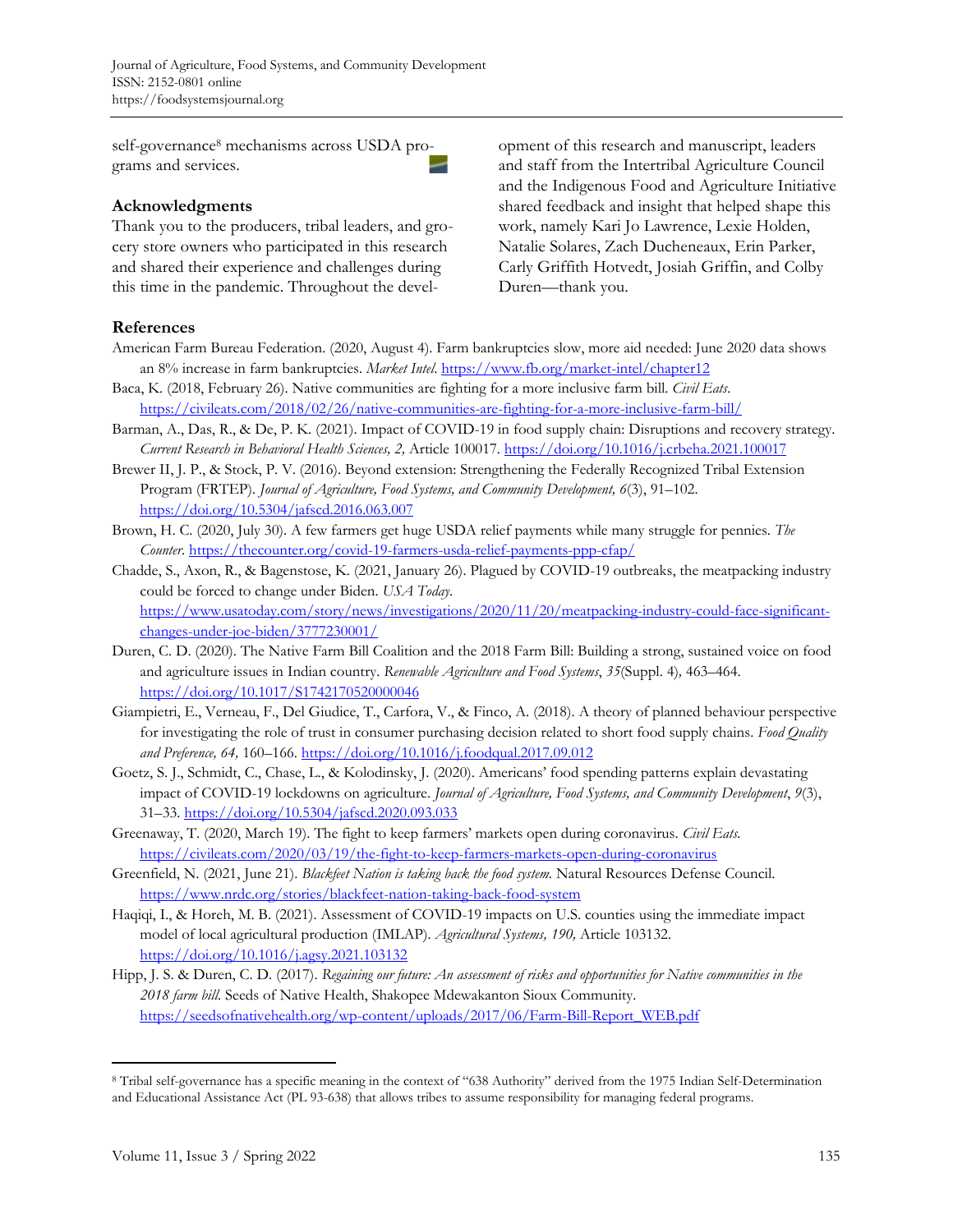- Hobbs, J. E. (2021). The COVID-19 pandemic and meat supply chains. *Meat Science, 181,* Article 108459. <https://doi.org/10.1016/j.meatsci.2021.108459>
- Hoover, E. (2020). Native food systems impacted by COVID. *Agriculture and Human Values*, *37*, 569–570. <https://doi.org/10.1007/s10460-020-10089-7>
- Intertribal Agriculture Council [IAC]. (n.d.-a). *American Indian Foods.* Retrieved in November 2021 from <https://www.indianag.org/americanindianfoods>
- IAC. (n.d.-b). *Exploring the possibilities: FDPIR 638 Self-Determination Demonstration Project.* Retrieved November 2021 from <https://www.indianag.org/post/exploring-the-possibilities-fdpir-638-self-determination-demonstration-project>
- Jernigan, V. B. B., Huyser, K. R., Valdes, J., & Watts Simonds, V. (2017). Food insecurity among American Indians and Alaska Natives: A national profile using the Current Population Survey–Food Security Supplement. *Journal of Hunger & Environmental Nutrition, 12*(1), 1–10[. https://doi.org/10.1080/19320248.2016.1227750](https://doi.org/10.1080/19320248.2016.1227750)
- Khanal, A. R., Tegegne, F., Goetz, S J., Li, L., Han, Y., Tubene, S., & Wetherill, A. (2020). Small and minority farmers' knowledge and resource sharing networks, and farm sales: Findings from communities in Tennessee, Maryland, and Delaware. *Journal of Agriculture, Food Systems, and Community Development*, *9*(3), 149–162. <https://doi.org/10.5304/jafscd.2020.093.012>
- Lioutas, E. D. & Charatsari, C. (2021). Enhancing the ability of agriculture to cope with major crises or disasters: What the experience of COVID-19 teaches us. *Agricultural Systems, 187,* Article 103023. <https://doi.org/10.1016/j.agsy.2020.103023>
- Local and Regional Food Systems Response to Covid. (2020). *CSA Innovation Network (CSA-IN) August 2020 Impact Assessment.* [https://lfscovid.localfoodeconomics.com/impact\\_assessments/csa-innovation-network-csa-in/](https://lfscovid.localfoodeconomics.com/impact_assessments/csa-innovation-network-csa-in/)
- Mucioki, M., Sowerwine, J., & Sarna-Wojcicki, D. (2018).Thinking inside and outside the box: Local and national considerations of the Food Distribution Program on Indian Reservations (FDPIR). *Journal of Rural Studies*, *57*, 88–98.<https://doi.org/10.1016/j.jrurstud.2017.11.002>
- Native American Agriculture Fund [NAAF]. (n.d.). *Native American Agriculture Fund (NAAF) agricultural census webinar* [PowerPoint].<https://nativeamericanagriculturefund.org/wp-content/uploads/2018/04/Webinar-Slides-1.pdf>
- NAAF. (2018, August 13). *Native American Agriculture Fund launched* [Press release]. <https://nativeamericanagriculturefund.org/2018/12/05/history-of-the-case/>
- Newlin, L. (2020, December 31). So you want to build a slaughter plant? *High Plains Journal*. [https://www.hpj.com/livestock/so-you-want-to-build-a-slaughter-plant/article\\_a033a44e-acaf-11ea-a32d-](https://www.hpj.com/livestock/so-you-want-to-build-a-slaughter-plant/article_a033a44e-acaf-11ea-a32d-63beecbd5f05.html)[63beecbd5f05.html](https://www.hpj.com/livestock/so-you-want-to-build-a-slaughter-plant/article_a033a44e-acaf-11ea-a32d-63beecbd5f05.html)
- Nickelsburg, M. (2020, October 19). The pandemic has the potential to finally transform meat processing in the U.S. *Civil Eats*.

<https://civileats.com/2020/10/19/the-pandemic-has-the-potential-to-finally-transform-meat-processing-in-the-u-s/>

- Oliveira, T. C., Abranches, M. V., & Lana, R. M. (2020). (In)Segurança alimentar no contexto da pandemia por SARS-CoV-2 [Food (in)security in Brazil in the context of the SARS-CoV-2 pandemic]. *Cadernos de Saúde Pública, 36,* Article e00055220.<https://doi.org/10.1590/0102-311X00055220>
- Pindus, N. M., Hafford, C., Levy, D. K., Biess, J., Simington, J., Hedman, C., & Smylie, J. (2016). *Study of the Food Distribution Program on Indian Reservations (FDPIR): Final report.* Prepared by the Urban Institute for the U.S. Department of Agriculture Food and Nutrition Services. <https://fns-prod.azureedge.us/sites/default/files/ops/StudyofFDPIR.pdf>
- Riden, H. E., Schilli, K., & Pinkerton, K. E. (2020). Rapid response to COVID-19 in agriculture: A model for future crises. *Journal of Agromedicine, 25*(4), 392–395[. https://doi.org/10.1080/1059924X.2020.1815618](https://doi.org/10.1080/1059924X.2020.1815618)
- Rosenberg, N. A. (2017). Farmers who don't farm: The curious rise of the zero-sales farmer. *Journal of Agriculture, Food Systems, and Community Development, 7*(4), 149–157[. http://dx.doi.org/10.5304/jafscd.2017.074.005](http://dx.doi.org/10.5304/jafscd.2017.074.005)
- Sowerwine, J., Mucioki, M., Sarna-Wojcicki, D., & Hillman, L. (2019). Reframing food security by and for Native American communities: A case study among Tribes in the Klamath River Basin of Oregon and California. *Food Security, 11*(3), 579–607. <https://doi.org/10.1007/s12571-019-00925-y>